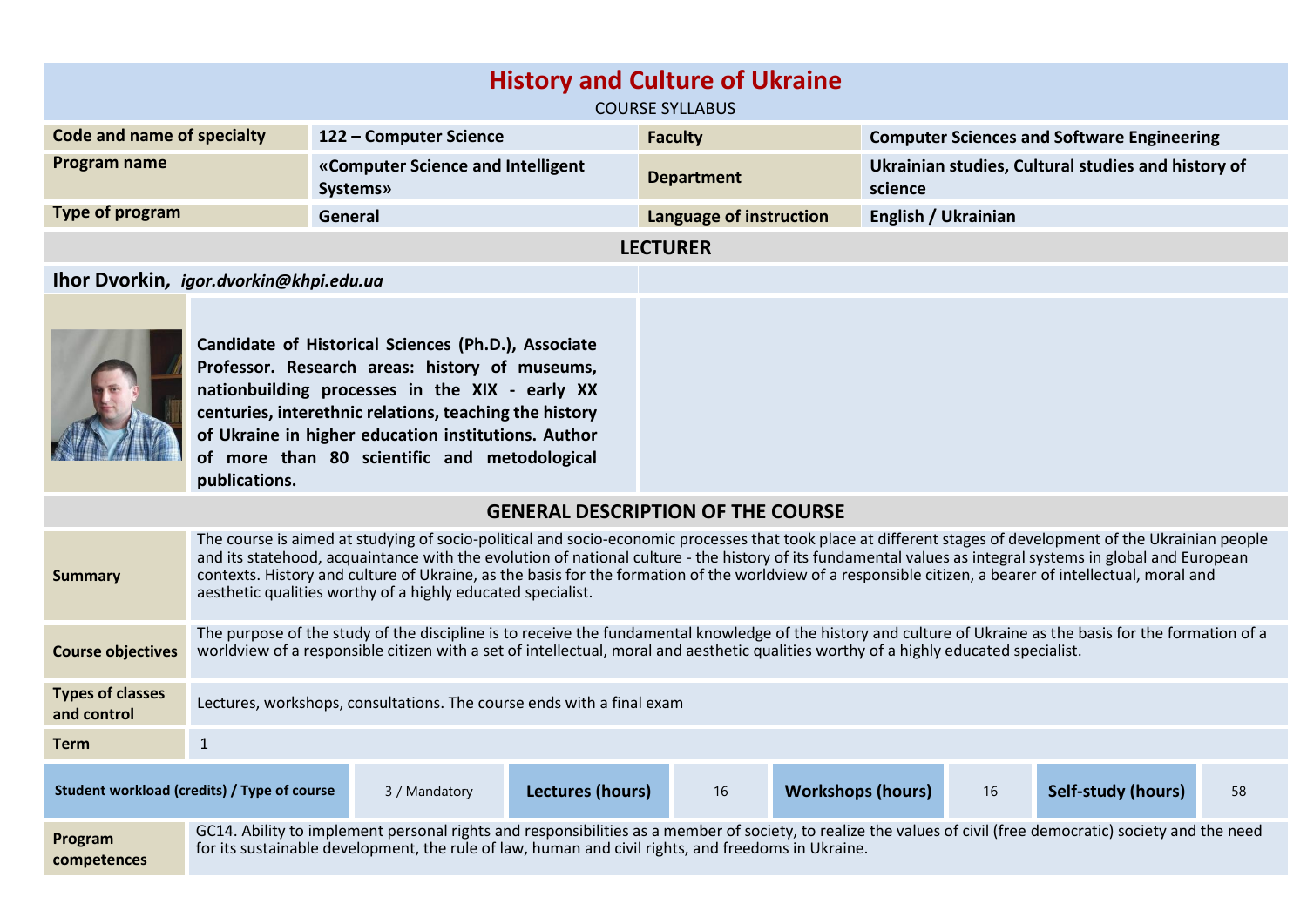GC15. Ability to preserve and multiply moral, cultural, scientific values and achievements of society based on understanding the history and patterns of development of the subject area, its place in the general system of knowledge about nature and society, and in the development of society, techniques and technologies, active recreation and leading a healthy lifestyle.

| <b>Learning outcomes</b>                                                                                                                                                                                                                                                      | <b>Teaching and learning methods</b>                                                                                                                                                                                                                   | <b>Forms of assessment</b><br>(continuous assessment CAS, final assessment FAS)                                 |
|-------------------------------------------------------------------------------------------------------------------------------------------------------------------------------------------------------------------------------------------------------------------------------|--------------------------------------------------------------------------------------------------------------------------------------------------------------------------------------------------------------------------------------------------------|-----------------------------------------------------------------------------------------------------------------|
| PLO21. Apply the principles of moral, cultural,<br>scientific values and increase the achievements<br>of society, use different types and forms of<br>physical activity to lead a healthy lifestyle and<br>professional activities in the field of information<br>technology. | verbal: interview, conversation, discussion;                                                                                                                                                                                                           | assessment of knowledge in practical workshops, including<br>reports, participation in discussions, etc. (CAS), |
|                                                                                                                                                                                                                                                                               | visual: presentation, use of video and audio sources and<br>materials of the ethnographic museum of the department<br>"Slobozhansky skarby", exhibitions of museums and art<br>galleries in Kharkiv;                                                   | Written task - modular test (CAS)                                                                               |
|                                                                                                                                                                                                                                                                               | - Practical: summarizing and discussing historical, cultural and<br>philosophical sources, writing module control test (module I),<br>performing individual creative tasks at seminars, testing,<br>writing individual papers / abstracts (module II), | Writing and defending of historical essays (CAS)                                                                |
|                                                                                                                                                                                                                                                                               | Interactive lectures with presentations, discussions, practical<br>classes                                                                                                                                                                             | Abstract writing and its defense (module 2) (CAS)                                                               |
|                                                                                                                                                                                                                                                                               | writing module control test (module I), performing individual<br>creative tasks at seminars, testing, writing individual papers /<br>abstracts (module II)                                                                                             | Passing the exam (FAS)                                                                                          |
|                                                                                                                                                                                                                                                                               | preparation of reports for a student scientific conference                                                                                                                                                                                             |                                                                                                                 |
|                                                                                                                                                                                                                                                                               | Preparation of historical essays on problematic issues of<br>history and culture of Ukraine.                                                                                                                                                           |                                                                                                                 |

## **ASSESSMENT AND GRADING**

| Range<br>s of<br>points<br><b>corres</b> | core (points) for all types<br>of learning activities | <b>ECTS</b> grading<br>scale | The national grading scale                               | <b>Allocation</b><br>of grade | 100% final grading in the form of:<br>work at seminars: 30% of the semester<br>grade;<br>self-study work: 30% of the semester<br>grade;<br>exam: 40% of the semester grade |
|------------------------------------------|-------------------------------------------------------|------------------------------|----------------------------------------------------------|-------------------------------|----------------------------------------------------------------------------------------------------------------------------------------------------------------------------|
|                                          | 90-100                                                | A                            | excellent                                                |                               |                                                                                                                                                                            |
|                                          | 82-89                                                 | B                            |                                                          |                               |                                                                                                                                                                            |
|                                          | 74-81                                                 | J                            | good                                                     |                               |                                                                                                                                                                            |
| pondi                                    | 64-73                                                 | D                            | satisfactory                                             | points                        |                                                                                                                                                                            |
| ng to<br>grades                          | 60-63                                                 | E                            |                                                          |                               |                                                                                                                                                                            |
|                                          | 35-59                                                 | <b>FX</b>                    | Unsatisfactory (with the exam retake option)             |                               |                                                                                                                                                                            |
|                                          | $0 - 34$                                              |                              | Unsatisfactory (with mandatory repetition of the course) |                               |                                                                                                                                                                            |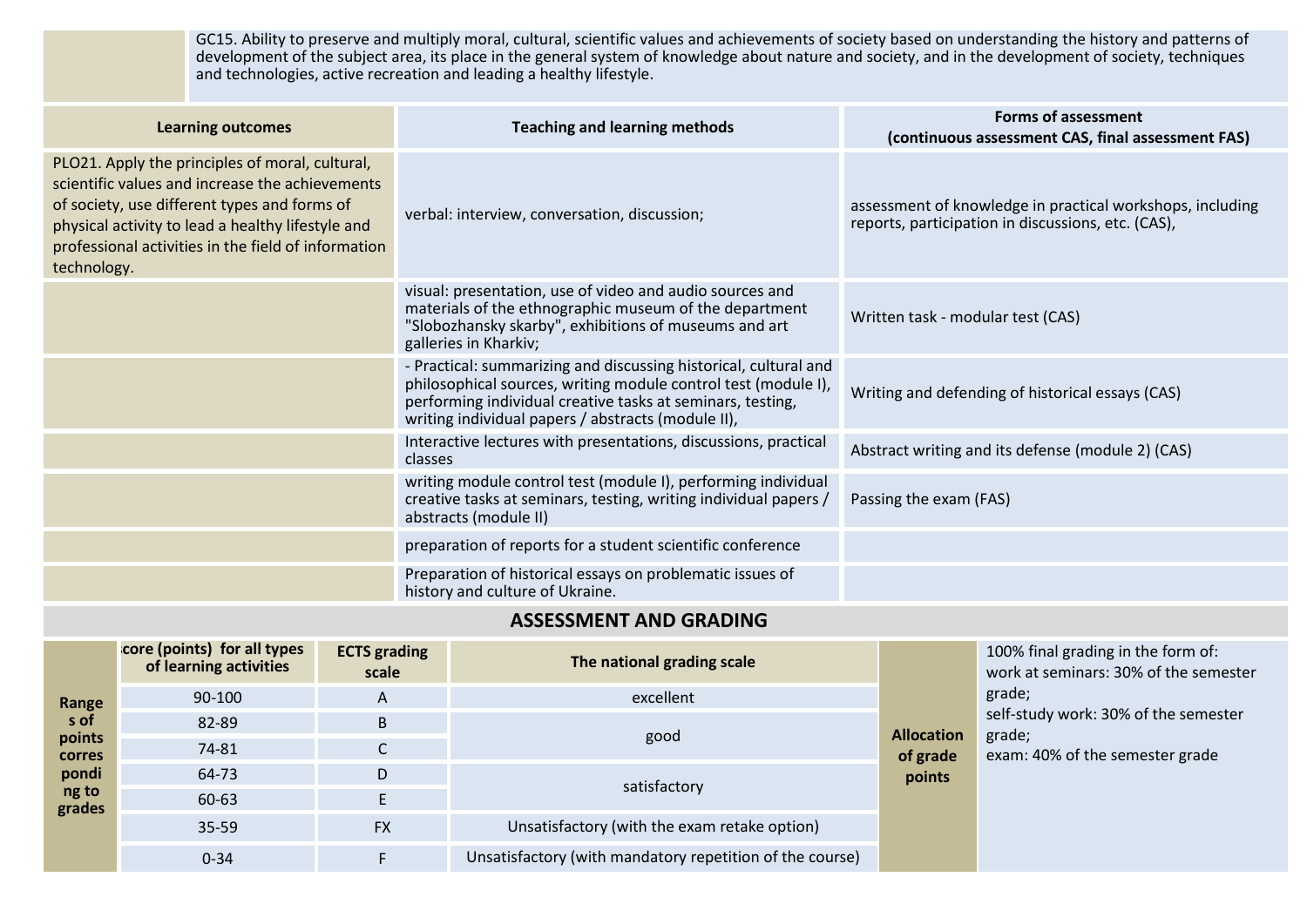The student is obliged to attend all classes on schedule, not to be late. Adhere to ethics of behavior. To study the discipline it is necessary to have a synopsis and a notebook of practical classes. Work with educational and additional literature, with information on electronic media and on the Internet. Missed lectures are completed in the form of an oral interview. Practical classes are practiced with the permission of the teacher. In order to master the required quality of knowledge in the discipline requires regular preparation for classes. Without the personal presence of the student, the final control does not take place.

**COURSE STRUCTURE AND CONTENT**

**Course policy**

| COURSE STRUCTURE AND CONTENT |                                                                                                                                    |                   |                                                                                                                                                  |                                                                         |                                                                                                                                                                                                                                                                                                                            |
|------------------------------|------------------------------------------------------------------------------------------------------------------------------------|-------------------|--------------------------------------------------------------------------------------------------------------------------------------------------|-------------------------------------------------------------------------|----------------------------------------------------------------------------------------------------------------------------------------------------------------------------------------------------------------------------------------------------------------------------------------------------------------------------|
| Lecture 1                    | Introduction to the Course.<br>Kyivan Rus'                                                                                         | <b>Workshop 1</b> | Ukrainian Lands within the<br>States of Lithuania and Poland<br>(the Middle 14th - the 1st Half<br>of the 17th Centuries).                       | $\overline{\mathsf{S}}$<br>$\mathbf{p}$<br>$\mathsf{s}$<br>$\mathbf{u}$ | Mongolian-Tatar invasion. Economic and political affairs of the Galicia-Volinsky<br>principality. Getman P. Konashevich-Sagaidachny. Cossack and Cossack-Selyansky<br>insurrection of the end of the 17th - 30s of the 17th century.                                                                                       |
| Lecture 2                    | Ukrainian Lands in the Period<br>of the Cossack State's<br>Existence (the Middle of the<br>17th $-$ in the Late 18th<br>Centuries) | <b>Workshop 2</b> | Ukraine under the Authority of<br>the Russian and Austrian<br>(Austro-Hungarian) Empires in<br>the Late $18th - in$ the Early<br>20th centuries. |                                                                         | Right Bank Ukraine the Lordunder the rule of Poland. Gaidamatsky movement,<br>Koliyivshchyna. Earn of policy of the Ukrainian national movement. Cyril-Methodius<br>partnership, Golovna Ruska Rada.                                                                                                                       |
| Lecture 3                    | Revolutionary Events of 1917-<br>1921 in Ukraine: Causes,<br>Driving Forces, Consequences                                          | <b>Workshop 3</b> | Ukraine in the Interwar Period.<br>Ukrainian Question on the Eve<br>and during the World War II.                                                 |                                                                         | Brest Pease agreement and Ukraine. Ukrainian State of P. Skoropadsky, its internal<br>and external policy. Completion of the First Holy Week.<br>The completion of the formulation of the totalitarian political system in the USSR.<br>Mass repressions. The activity and activity of the Vyskovyh formations of the UPA. |
| Lecture 4                    | Development of Ukraine in<br>1945-1985: Main Tendencies<br>and Contradictions.                                                     | <b>Workshop 4</b> | Ukraine during the Period of<br>«Perestroika», the Collapse of<br>the USSR (1985-1991).<br>Development of the Modern<br>Ukrainian state.         |                                                                         | Activation of the Ukrainian intelligentsia. The Sixtiers. Dissident movement. V.<br>Symonenko, L. Lukyanenko, V. Chornovil, E. Sverstyuk and other Ukrainian<br>dissidents. Declaration of State Sovereignty of Ukraine. The Constitution of Ukraine.                                                                      |
| Lecture 5                    | The essence of culture. The<br>concepts of Ukrainian culture                                                                       | <b>Workshop 5</b> | Ancient culture in the territory<br>of Ukraine                                                                                                   |                                                                         | Culture and nature. Culture and civilization. Trypillia culture and its influence on the<br>life and art of the Eastern Slavs. Cultures of the Cimmerians, Scythians, Sarmatians.<br>Proto-Slavic (Zarubinets, Chernyakhiv, Kyiv) cultures of the 1st-5th centuries.                                                       |
| Lecture 6                    | Ukrainian culture of the<br>Middle Ages                                                                                            | <b>Workshop 6</b> | Ukrainian Renaissance (14th -<br>15th centuries)                                                                                                 |                                                                         | Formation of the bratstvo movement. Western European, Ukrainian and Russian<br>cultures of the New Age: cultural space and connections.                                                                                                                                                                                    |
| Lecture 7                    | Ukrainian culture in the<br>Modern Time (17th - 18th<br>centuries)                                                                 | <b>Workshop 7</b> | Culture of Ukraine of the 19th<br>century.                                                                                                       |                                                                         | Landlord estates in the cultural landscape of the XIX century. Fellowships in St.<br>Petersburg and Moscow as factors in the development of national culture.<br>Ukrainians in Russian culture of the XIX - early XX century.                                                                                              |
| Lecture 8                    | Contemporary Ukrainian<br>culture                                                                                                  | <b>Workshop 8</b> | Culture of Sloboda Ukraine.                                                                                                                      |                                                                         | The concept of mass and elite culture. Counterculture. Beliefs, customs, traditional<br>folk life of Slobozhans."                                                                                                                                                                                                          |

## **RECOMMENDED READING**